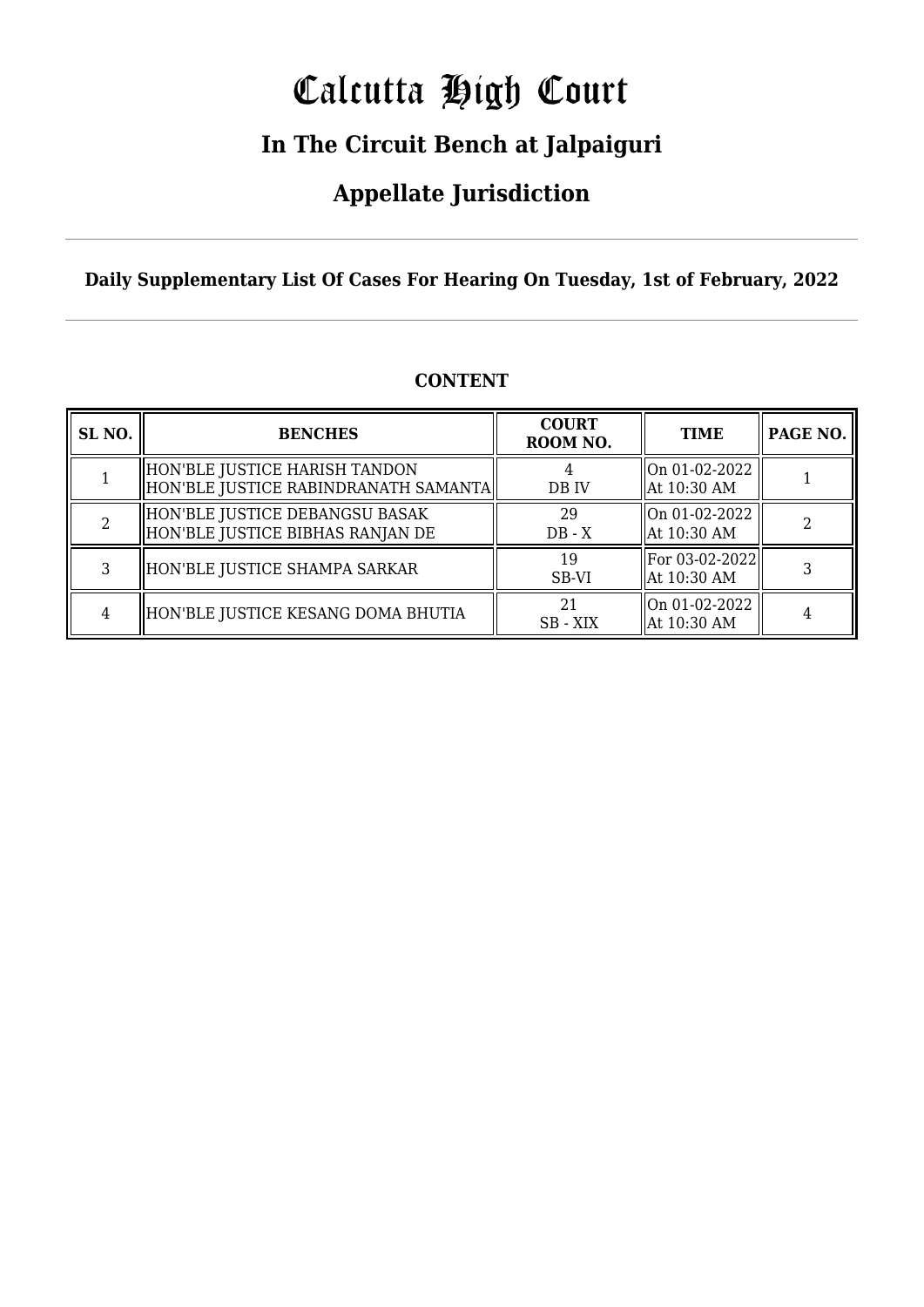

**DAILY CAUSELIST For Tuesday The 1st February 2022**

**COURT NO. 4**

**DIVISION BENCH (DB IV)**

**AT 10:30 AM**

**HON'BLE JUSTICE HARISH TANDON HON'BLE JUSTICE RABINDRANATH SAMANTA (VIA VIDEO CONFERENCE)**

**FROM PRINCIPAL BENCH**

#### **APPLICATION**

1 MAT/8/2022 ZIARUL RAHAMAN

VS THE STATE OF WEST BENGAL AND ORS

SAKTI PADA JANA

IA NO: CAN/1/2022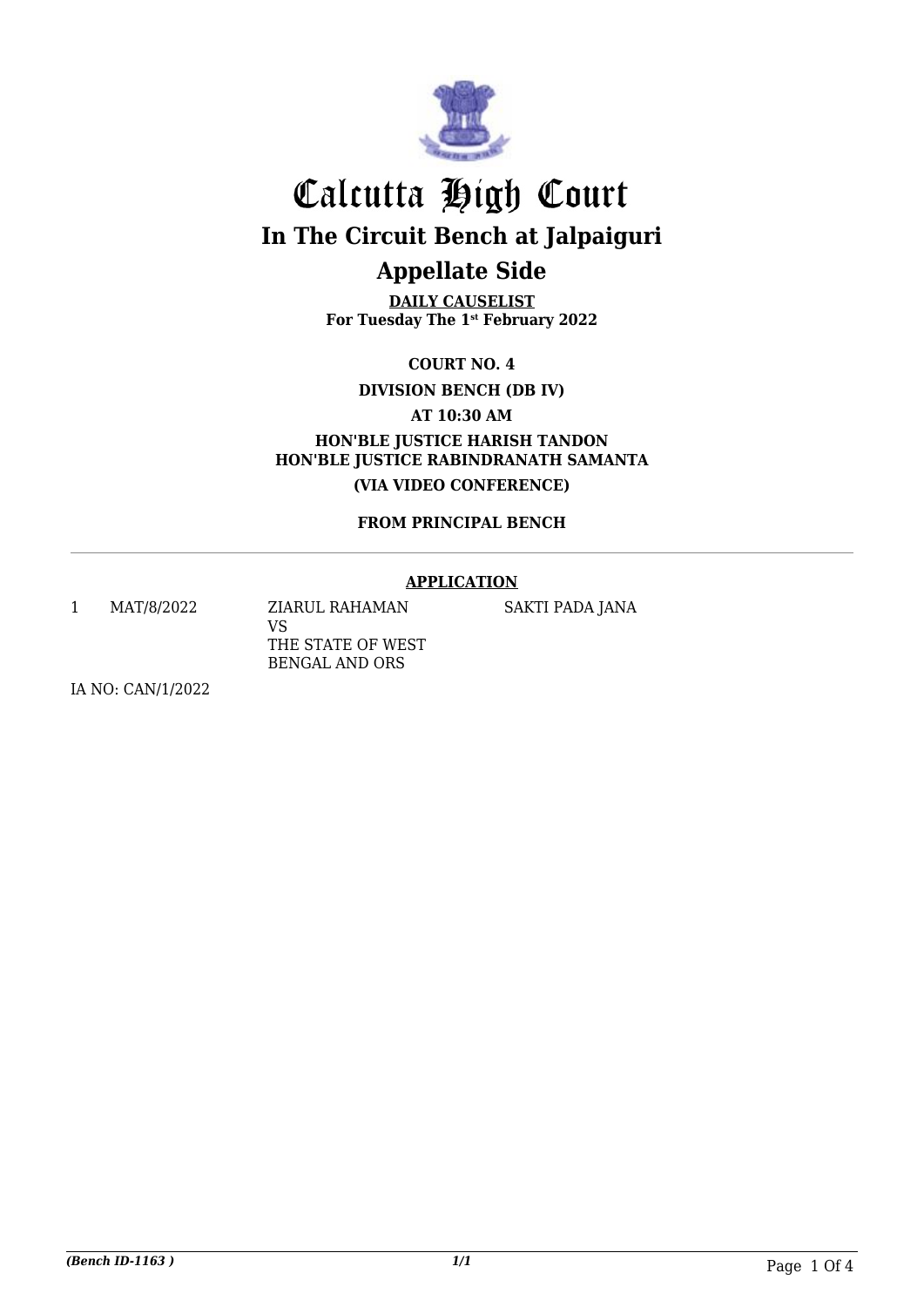

**DAILY CAUSELIST For Tuesday The 1st February 2022**

**COURT NO. 29**

**DIVISION BENCH (DB - X)**

**AT 10:30 AM**

**HON'BLE JUSTICE DEBANGSU BASAK HON'BLE JUSTICE BIBHAS RANJAN DE (VIA VIDEO CONFERENCE)**

**FROM PRINCIPAL BENCH**

#### **APPLICATION FOR ANTICIPATORY BAIL**

| CRM(A)/74/2022 | <b>AJIJUL HAKIM</b><br>VS<br>THE STATE OF WEST<br><b>BENGAL</b>                          | JAYDEEP KANTA<br><b>BHOWMIK</b> |
|----------------|------------------------------------------------------------------------------------------|---------------------------------|
| CRM(A)/77/2022 | <b>IIYAUL HOQUE @ ZIYAUL</b><br><b>HOQUE</b><br>VS<br>THE STATE OF WEST<br><b>BENGAL</b> | JAYDEEP KANTA<br><b>BHOWMIK</b> |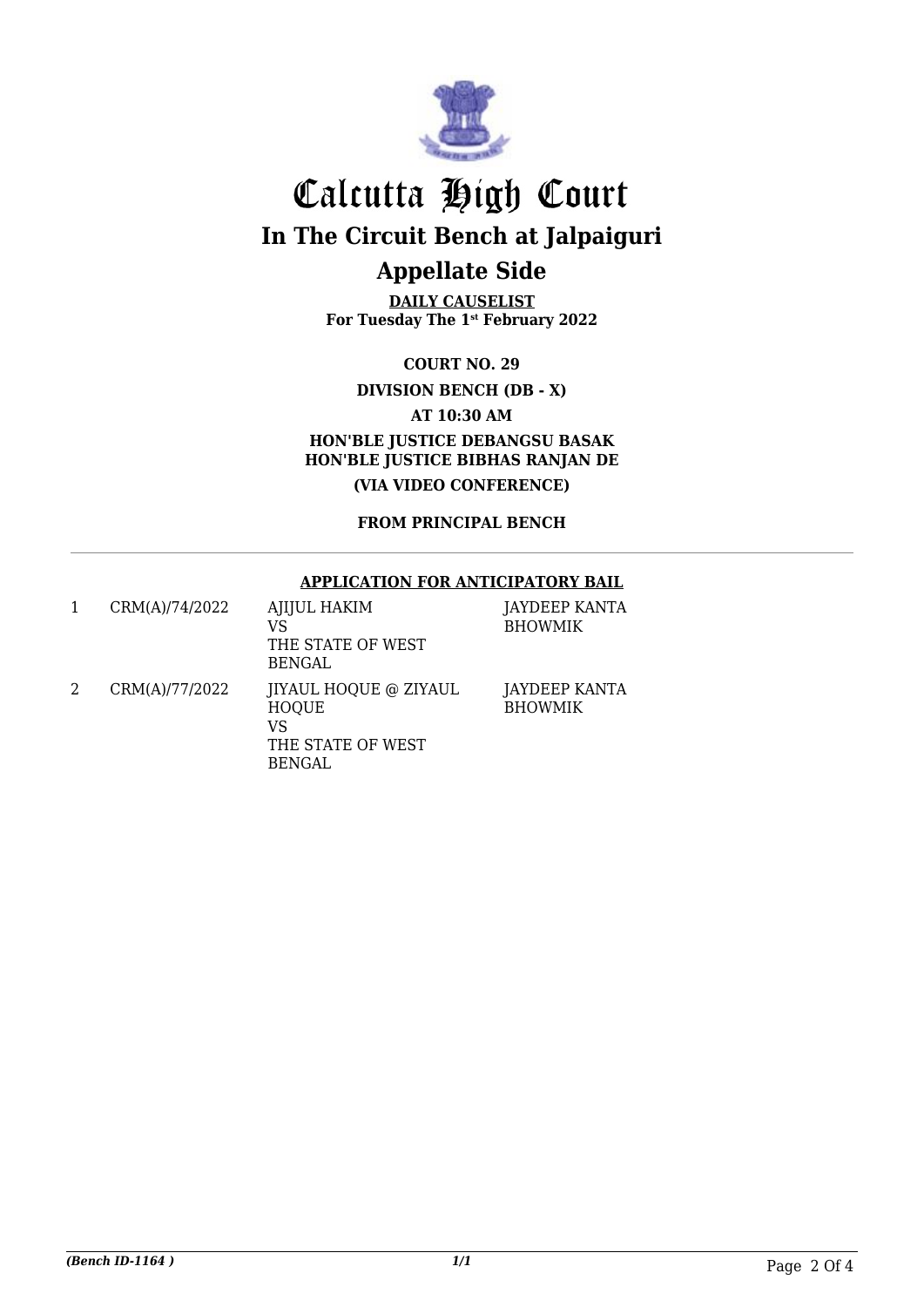

**DAILY CAUSELIST For Tuesday The 1st February 2022**

**COURT NO. 19 SINGLE BENCH (SB- VI) AT 10:30 AM HON'BLE JUSTICE SHAMPA SARKAR (VIA VIDEO CONFERENCE)**

**FROM PRINCIPAL BENCH**

**FOR 03.02.2022**

#### **NEW MOTION**

1 WPA/184/2022 BAGDOGRA DEVELOPERS PRIVATE LIMITED AND ANR VS MATIGARA PANCHAYAT SAMITI AND ORS SANDIP AGARWAL